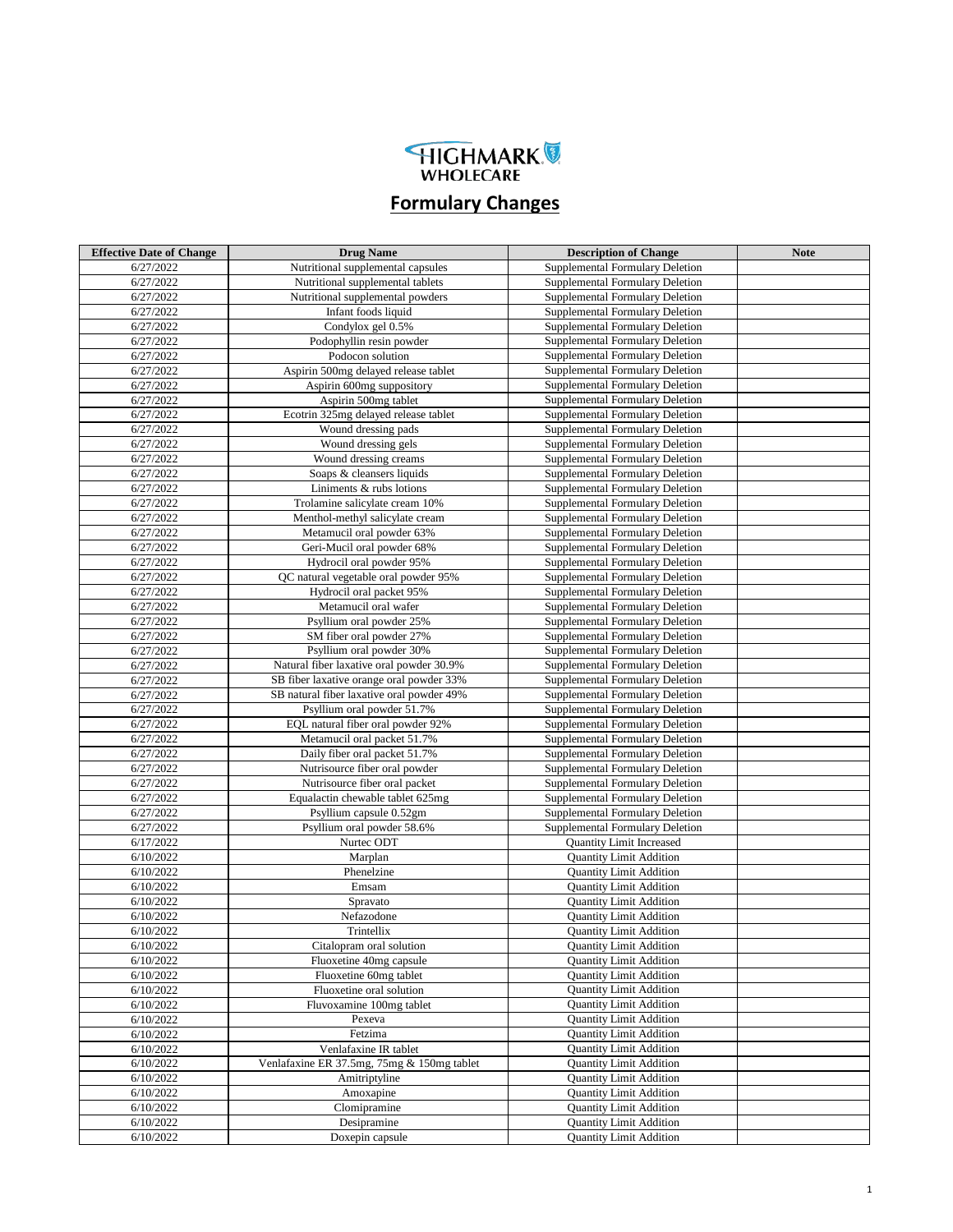| <b>Effective Date of Change</b> | <b>Drug Name</b>                                     | <b>Description of Change</b>    | <b>Note</b> |
|---------------------------------|------------------------------------------------------|---------------------------------|-------------|
| 6/10/2022                       | Imipramine tablet                                    | <b>Quantity Limit Addition</b>  |             |
| 6/10/2022                       | Nortriptyline capsule                                | <b>Quantity Limit Addition</b>  |             |
| 6/10/2022                       | Protriptyline                                        | <b>Quantity Limit Addition</b>  |             |
|                                 |                                                      |                                 |             |
| 6/10/2022                       | Bupropion IR, SR & ER tablet                         | <b>Quantity Limit Addition</b>  |             |
| 6/10/2022                       | Aplenzin                                             | <b>Quantity Limit Addition</b>  |             |
| 5/24/2022                       | Chlordiazepoxide                                     | <b>Quantity Limit Addition</b>  |             |
| 5/24/2022                       | Clorazepate                                          | <b>Quantity Limit Addition</b>  |             |
| 5/24/2022                       | Diazepam tablet                                      | <b>Quantity Limit Addition</b>  |             |
| 5/24/2022                       | Oxazepam                                             | <b>Quantity Limit Addition</b>  |             |
| 5/24/2022                       | Flurazepam                                           | <b>Quantity Limit Addition</b>  |             |
| 5/24/2022                       | Estazolam                                            | <b>Quantity Limit Addition</b>  |             |
| 5/24/2022                       | Midazolam oral syrup                                 | <b>Quantity Limit Addition</b>  |             |
| 5/24/2022                       | Quazepam                                             | <b>Quantity Limit Addition</b>  |             |
| 5/24/2022                       | Temazepam                                            | <b>Quantity Limit Addition</b>  |             |
| 5/24/2022                       | Triazolam                                            | <b>Quantity Limit Addition</b>  |             |
|                                 |                                                      |                                 |             |
| 5/24/2022                       | Escitalopram 10mg tablet                             | <b>Quantity Limit Increased</b> |             |
| 5/24/2022                       | Fluvoxamine 25mg &50mg tablet                        | <b>Quantity Limit Increased</b> |             |
| 5/24/2022                       | Sertraline 50mg tablet                               | Quantity Limit Increased        |             |
| 5/24/2022                       | Venlafaxine ER 75mg capsule                          | <b>Quantity Limit Increased</b> |             |
| 5/4/2022                        | Oxycodone/ibuprofen                                  | <b>Quantity Limit Addition</b>  |             |
| 5/4/2022                        | Xtampza ER                                           | <b>Quantity Limit Addition</b>  |             |
| 5/4/2022                        | Oxaydo 7.5mg tablet                                  | <b>Quantity Limit Addition</b>  |             |
| 5/4/2022                        | Prolate oral solution                                | <b>Quantity Limit Addition</b>  |             |
| 5/4/2022                        | Apadaz                                               | <b>Quantity Limit Addition</b>  |             |
| 5/4/2022                        | Hydrocodone bitrate ER capsules and tablets          | <b>Quantity Limit Addition</b>  |             |
| 5/4/2022                        | Lortab Elixir 10/300mg                               | <b>Quantity Limit Decreased</b> |             |
| 5/4/2022                        | Hydrocodone/acetaminophen 10/325mg & 10/300mg tablet | <b>Quantity Limit Decreased</b> |             |
| 5/4/2022                        |                                                      |                                 |             |
|                                 | Hydrocodone/acteaminophen 10/325mg oral solution     | <b>Quantity Limit Addition</b>  |             |
| 5/4/2022                        | Conzip                                               | <b>Quantity Limit Addition</b>  |             |
| 5/4/2022                        | Morphine ER 10mg & 40mg capsules                     | <b>Quantity Limit Addition</b>  |             |
| 5/4/2022                        | Kadian 200mg                                         | <b>Quantity Limit Addition</b>  |             |
|                                 | Morphine ER 20mg, 30mg, 50mg, 60mg, 80mg & 100mg     | <b>Quantity Limit Decreased</b> |             |
| 5/4/2022                        | capsules                                             |                                 |             |
| 5/4/2022                        | Morphine sulfate suppositories                       | <b>Quantity Limit Addition</b>  |             |
|                                 |                                                      |                                 |             |
| 5/4/2022                        | Morphine sulfate 30mg.60mg,100mg, & 200mg ER tablets | <b>Quantity Limit Decreased</b> |             |
| 5/4/2022                        | Oxycodone oral solution 5mg/5ml                      | <b>Quantity Limit Decreased</b> |             |
| 5/4/2022                        | Tramadol IR 100mg tablets                            | <b>Quantity Limit Addition</b>  |             |
|                                 |                                                      |                                 |             |
| 5/4/2022                        | Hydromorphone ER                                     | <b>Quantity Limit Addition</b>  |             |
| 5/4/2022                        | Morphine sulfate oral solution 20mg/5ml              | <b>Ouantity Limit Decreased</b> |             |
| 5/4/2022                        | <b>Subsys</b>                                        | <b>Quantity Limit Addition</b>  |             |
| 5/4/2022                        | Fentanyl 37.5mcg, 62.5mcg, & 87.5mcg patch           | <b>Quantity Limit Addition</b>  |             |
| 5/4/2022                        | Lazanda                                              | <b>Quantity Limit Addition</b>  |             |
| 5/4/2022                        | Fentora                                              | <b>Quantity Limit Addition</b>  |             |
| 5/4/2022                        | <b>Butrans</b>                                       | <b>Quantity Limit Addition</b>  |             |
| 5/4/2022                        | Sublocade                                            | <b>Quantity Limit Addition</b>  |             |
| 5/4/2022                        | Probuphine                                           | <b>Quantity Limit Addition</b>  |             |
| 5/4/2022                        | Pentazocine/naloxone                                 | <b>Quantity Limit Addition</b>  |             |
| 5/4/2022                        | Meperidine oral solution and tablets                 | <b>Quantity Limit Addition</b>  |             |
| 5/4/2022                        | Levorphanol 2mg tablet                               | <b>Quantity Limit Addition</b>  |             |
|                                 |                                                      |                                 |             |
| 5/4/2022                        | Acetaminophen/caffeine/dihydrocodeine                | <b>Quantity Limit Addition</b>  |             |
| 5/4/2022                        | Promethazine/codeine                                 | <b>Quantity Limit Decreased</b> |             |
| 5/4/2022                        | Promethazine/phenylephrine/codeine                   | <b>Quantity Limit Decreased</b> |             |
| 5/4/2022                        | Carisoprodol/aspirin/codeine                         | <b>Quantity Limit Addition</b>  |             |
| 4/22/2022                       | Taltz 80mg prefilled syringe                         | <b>Quantity Limit Addition</b>  |             |
| 4/22/2022                       | Tremfya Pen                                          | <b>Quantity Limit Addition</b>  |             |
| 4/22/2022                       | Spinraza                                             | <b>Quantity Limit Addition</b>  |             |
| 4/22/2022                       | Entyvio                                              | <b>Quantity Limit Addition</b>  |             |
| 4/22/2022                       | Euflexxa                                             | <b>Quantity Limit Addition</b>  |             |
| 4/22/2022                       | Triluron                                             | <b>Quantity Limit Addition</b>  |             |
| 4/22/2022                       | Sodium hyaluronate prefilled syringe 20mg/2ml        | <b>Quantity Limit Addition</b>  |             |
|                                 |                                                      |                                 |             |
| 4/22/2022                       | Hyalgan prefilled syringe 20mg/2ml                   | <b>Quantity Limit Addition</b>  |             |
| 4/22/2022                       | Eliquis                                              | <b>Quantity Limit Addition</b>  |             |
| 4/22/2022                       | Cresemba                                             | <b>Quantity Limit Addition</b>  |             |
| 4/22/2022                       | Delzicol                                             | <b>Quantity Limit Addition</b>  |             |
| 4/22/2022                       | Berinert                                             | <b>Quantity Limit Addition</b>  |             |
| 4/22/2022                       | Buspirone 5, 7.5, 15, & 30mg tablet                  | <b>Quantity Limit Addition</b>  |             |
| 4/13/2022                       | Oxycodone/acetaminophen 2.5/325mg & 5/325mg tablet   | <b>Quantity Limit Increased</b> |             |
| 4/13/2022                       | Oxycodone/aspirin 4.8355/325mg tablet                | <b>Quantity Limit Increased</b> |             |
|                                 | Hydrocodone/acetaminophen 5/325mg & 5/300mg tablet   | <b>Ouantity Limit Increased</b> |             |
| 4/13/2022                       |                                                      |                                 |             |
| 4/13/2022                       | Oxycodone concentrate 100mg/5ml oral solution        | <b>Quantity Limit Increased</b> |             |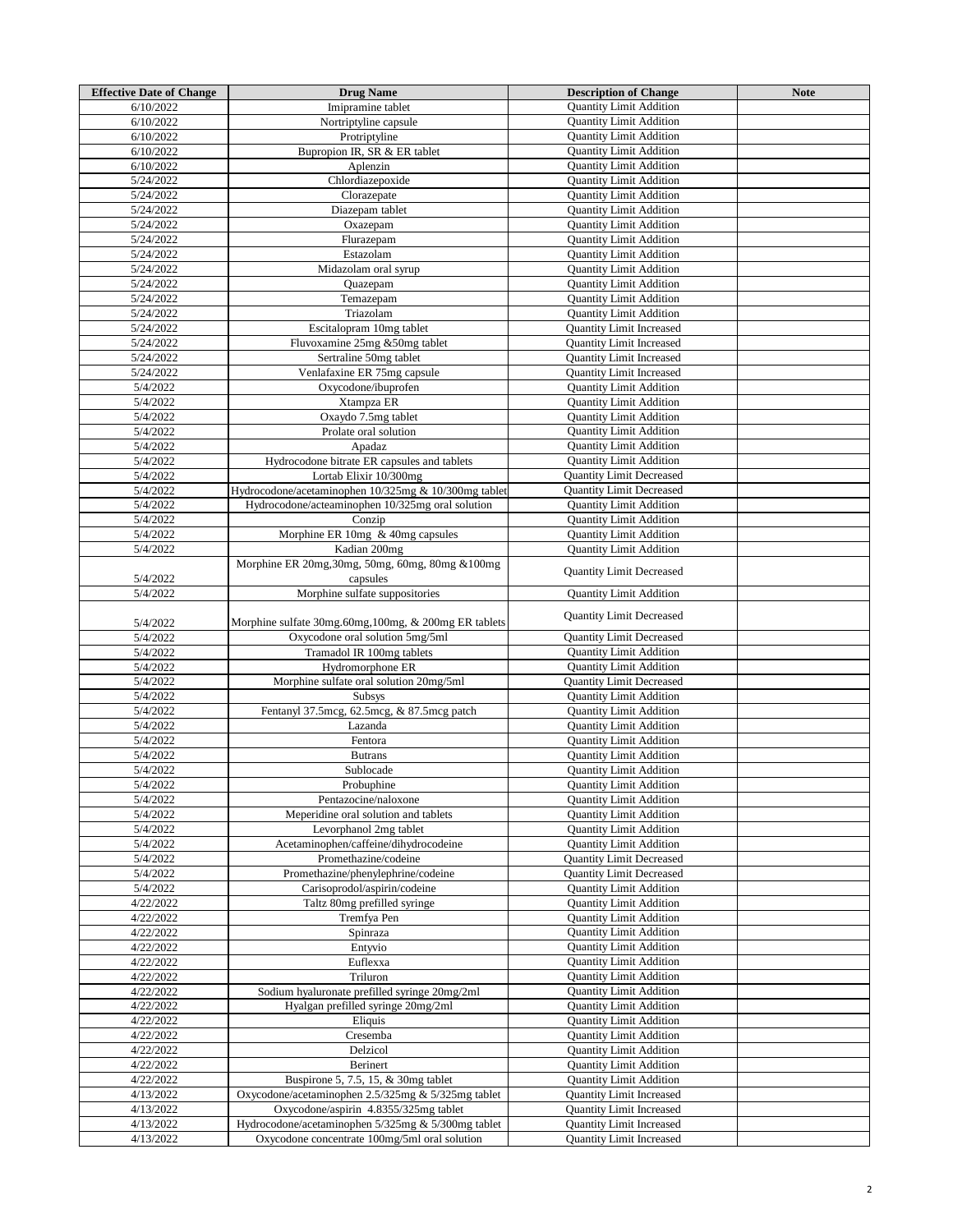| <b>Effective Date of Change</b> | <b>Drug Name</b>                                              | <b>Description of Change</b>                 | <b>Note</b> |
|---------------------------------|---------------------------------------------------------------|----------------------------------------------|-------------|
|                                 |                                                               |                                              |             |
| 4/13/2022                       | Morphine sulfate concentrate 100mg/5ml oral solution          | <b>Quantity Limit Increased</b>              |             |
| 4/13/2022                       | Butorphanol nasal solution                                    | <b>Ouantity Limit Increased</b>              |             |
|                                 |                                                               | Supplemental Formulary Addition and Quantity |             |
| 4/1/2022                        | Omnipod DASH Intro kit                                        | <b>Limit Addition</b>                        |             |
|                                 |                                                               |                                              |             |
|                                 |                                                               | Supplemental Formulary Addition and Quantity |             |
| 4/1/2022                        | Omnipod 5 G6 Intro kit                                        | <b>Limit Addition</b>                        |             |
|                                 |                                                               | Supplemental Formulary Addition and Quantity |             |
|                                 |                                                               |                                              |             |
| 4/1/2022                        | Omnipod 5 G6 pod                                              | <b>Limit Addition</b>                        |             |
| 3/1/2022                        | Orencia Clickjet, vial and syringes                           | <b>Quantity Limit Addition</b>               |             |
| 3/1/2022                        | Humira Pediatric Crohn's Starter Kit                          | <b>Quantity Limit Decreased</b>              |             |
|                                 |                                                               |                                              |             |
| 3/1/2022                        | Otezla                                                        | <b>Quantity Limit Addition</b>               |             |
| 3/1/2022                        | <b>Ilaris</b>                                                 | <b>Quantity Limit Addition</b>               |             |
| 3/1/2022                        | Zorvolex                                                      | <b>Quantity Limit Addition</b>               |             |
|                                 |                                                               |                                              |             |
| 3/1/2022                        | Zipsor                                                        | <b>Quantity Limit Addition</b>               |             |
| 3/1/2022                        | Diclofenac potassium 50mg tablet                              | <b>Quantity Limit Addition</b>               |             |
| 3/1/2022                        | Diclofenac sodium 50mg & 75mg delayed release tablet          | <b>Quantity Limit Addition</b>               |             |
| 3/1/2022                        |                                                               |                                              |             |
|                                 | Diclofenac sodium ER 100mg tablet                             | <b>Quantity Limit Addition</b>               |             |
| 3/1/2022                        | Diclofenac/misoprostol tablets                                | <b>Quantity Limit Addition</b>               |             |
| 3/1/2022                        | Enbrel 25mg vial                                              | <b>Quantity Limit Addition</b>               |             |
| 3/1/2022                        |                                                               |                                              |             |
|                                 | Enbrel 25mg syringe                                           | <b>Quantity Limit Decreased</b>              |             |
| 3/1/2022                        | Etodolac capsules and tablets                                 | <b>Quantity Limit Addition</b>               |             |
| 3/1/2022                        | Etodolac ER tablets                                           | <b>Ouantity Limit Addition</b>               |             |
| 3/1/2022                        | Fenoprofen calcium 200mg & 400mg capsule                      | <b>Quantity Limit Addition</b>               |             |
|                                 |                                                               |                                              |             |
| 3/1/2022                        | Flurbiprofen tablets                                          | <b>Quantity Limit Addition</b>               |             |
| 3/1/2022                        | Simponi                                                       | <b>Quantity Limit Addition</b>               |             |
| 3/1/2022                        | Ibuprofen capsule and tablets                                 | <b>Quantity Limit Addition</b>               |             |
|                                 |                                                               |                                              |             |
| 3/1/2022                        | Ibuprofen oral suspension 100mg/5ml & 50mg/1.25ml             | <b>Quantity Limit Addition</b>               |             |
| 3/1/2022                        | Ibuprofen/famotidine tablet                                   | <b>Quantity Limit Addition</b>               |             |
| 3/1/2022                        | Indomethacin 20mg, 25mg, &50mg capsule                        | <b>Quantity Limit Addition</b>               |             |
|                                 |                                                               |                                              |             |
| 3/1/2022                        | Indomethacin ER                                               | <b>Quantity Limit Addition</b>               |             |
| 3/1/2022                        | Indocin suppository & oral suspension                         | <b>Quantity Limit Addition</b>               |             |
| 3/1/2022                        | Ketoprofen ER                                                 | <b>Quantity Limit Addition</b>               |             |
|                                 |                                                               |                                              |             |
| 3/1/2022                        | Ketoprofen 50mg &75mg capsule                                 | <b>Quantity Limit Addition</b>               |             |
| 3/1/2022                        | Ketorolac tablet & nasal spray                                | <b>Quantity Limit Addition</b>               |             |
| 3/1/2022                        | Leflunomide 10mg tablet                                       | <b>Ouantity Limit Decreased</b>              |             |
|                                 |                                                               |                                              |             |
| 3/1/2022                        | Meclofenamate capsules                                        | <b>Quantity Limit Addition</b>               |             |
| 3/1/2022                        | Mefenamic acid capsule                                        | <b>Quantity Limit Addition</b>               |             |
| 3/1/2022                        | Meloxicam tablets & capsules                                  | <b>Quantity Limit Addition</b>               |             |
|                                 |                                                               |                                              |             |
| 3/1/2022                        | Nabumetone 500mg & 750mg tablet                               | <b>Quantity Limit Addition</b>               |             |
| 3/1/2022                        | Naproxen sodium ER, IR capsule and tablets                    | <b>Quantity Limit Addition</b>               |             |
| 3/1/2022                        | Naproxen oral suspension, tablets, and delayed release tablet | <b>Quantity Limit Addition</b>               |             |
| 3/1/2022                        | Naproxen/esomeprazole                                         | <b>Quantity Limit Addition</b>               |             |
|                                 |                                                               |                                              |             |
| 3/1/2022                        | Oxaprozin                                                     | <b>Quantity Limit Addition</b>               |             |
| 3/1/2022                        | Piroxicam                                                     | <b>Quantity Limit Addition</b>               |             |
| 3/1/2022                        | Arcalyst                                                      | <b>Quantity Limit Addition</b>               |             |
|                                 |                                                               |                                              |             |
| 3/1/2022                        | Kevzara                                                       | <b>Quantity Limit Addition</b>               |             |
| 3/1/2022                        | Sulindac                                                      | <b>Quantity Limit Addition</b>               |             |
| 3/1/2022                        | Actemra                                                       | <b>Quantity Limit Addition</b>               |             |
|                                 |                                                               |                                              |             |
| 3/1/2022                        | Actemra ACTPen                                                | <b>Quantity Limit Addition</b>               |             |
| 3/1/2022                        | Xeljanz XR 22mg tablet                                        | <b>Quantity Limit Addition</b>               |             |
| 3/1/2022                        | Tolmetin                                                      | <b>Quantity Limit Addition</b>               |             |
| 3/1/2022                        | Rinvoq                                                        | <b>Quantity Limit Addition</b>               |             |
|                                 |                                                               |                                              |             |
| 3/1/2022                        | Otrexup 10mg, 15mg, 20mg, & 25mg                              | <b>Quantity Limit Addition</b>               |             |
| 3/1/2022                        | Rasuvo                                                        | <b>Quantity Limit Addition</b>               |             |
| 3/1/2022                        | Ingrezza                                                      | <b>Quantity Limit Addition</b>               |             |
|                                 |                                                               |                                              |             |
| 3/1/2022                        | Azstarys                                                      | <b>Quantity Limit Addition</b>               |             |
| 3/1/2022                        | <b>Brexafemme</b>                                             | <b>Quantity Limit Addition</b>               |             |
| 3/1/2022                        | Fotivda                                                       | <b>Quantity Limit Addition</b>               |             |
| 3/1/2022                        | Lumakras                                                      | <b>Quantity Limit Addition</b>               |             |
|                                 |                                                               |                                              |             |
| 3/1/2022                        | Ponvory                                                       | <b>Quantity Limit Addition</b>               |             |
| 3/1/2022                        | Qelbree                                                       | <b>Quantity Limit Addition</b>               |             |
| 3/1/2022                        | Ezetimibe/rosuvastatin                                        | <b>Quantity Limit Addition</b>               |             |
|                                 |                                                               |                                              |             |
| 3/1/2022                        | Skyrizi 150mg pen and syringe                                 | <b>Quantity Limit Addition</b>               |             |
| 3/1/2022                        | Zegalogue                                                     | <b>Quantity Limit Addition</b>               |             |
| 3/1/2022                        | Sila III Therapy Pack                                         | <b>Quantity Limit Addition</b>               |             |
|                                 |                                                               |                                              |             |
| 3/1/2022                        | Dopotelet                                                     | <b>Quantity Limit Addition</b>               |             |
| 3/1/2022                        | Aprepitant 80mg & 125mg capsules                              | <b>Quantity Limit Decreased</b>              |             |
| 3/1/2022                        | Emend oral suspension 125mg/5ml                               | <b>Quantity Limit Addition</b>               |             |
|                                 |                                                               |                                              |             |
| 3/1/2022                        | Aprepitant 80mg & 125mg Tri-Pack                              | <b>Quantity Limit Increased</b>              |             |
| 3/1/2022                        | Fosaprepitant dimeglumine IV 150mg                            | <b>Quantity Limit Addition</b>               |             |
| 2/18/2022                       | Skyrizi 75mg/0.83ml syringe                                   | <b>Quantity Limit Increased</b>              |             |
|                                 |                                                               |                                              |             |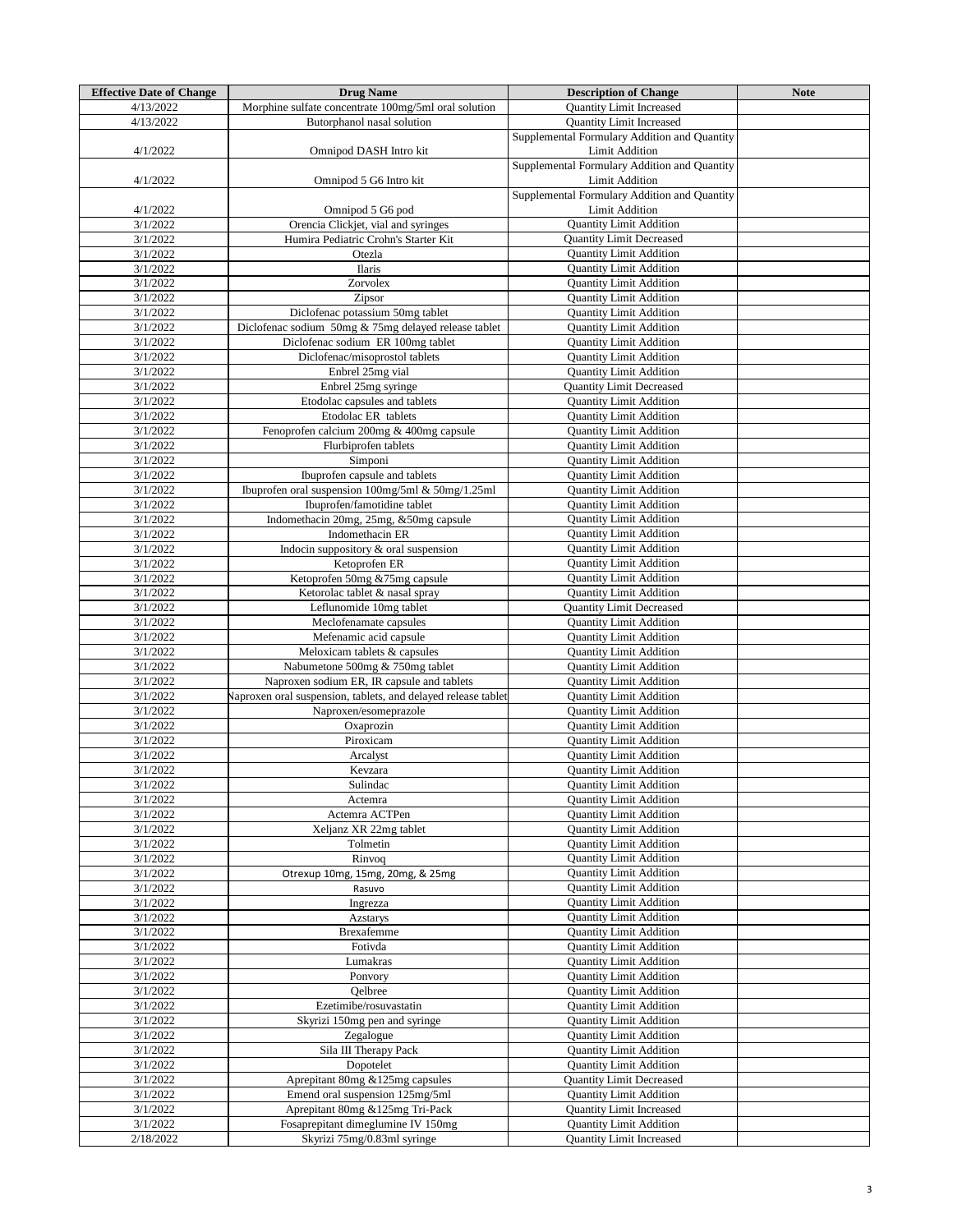| <b>Effective Date of Change</b> | <b>Drug Name</b>                                | <b>Description of Change</b>    | <b>Note</b> |
|---------------------------------|-------------------------------------------------|---------------------------------|-------------|
| 2/18/2022                       | Zolmitriptan 5mg nasal spray                    | <b>Ouantity Limit Increased</b> |             |
| 2/7/2022                        | Autopen                                         | Supplemental Formulary Deletion |             |
| 2/7/2022                        | BD Pen Mini & BD Pen                            | Supplemental Formulary Deletion |             |
| 2/7/2022                        | Cequr Simplicity                                | Supplemental Formulary Deletion |             |
| 2/7/2022                        | Inpen                                           | Supplemental Formulary Deletion |             |
| 1/3/2022                        | Actemra syringe and vial                        | Changed to Preferred Product    |             |
| 1/3/2022                        | Acyclovir ointment                              | Changed to Preferred Product    |             |
| 1/3/2022                        | Amethia                                         | Changed to Preferred Product    |             |
| 1/3/2022                        | Amlodipine/olmesartan                           | Changed to Preferred Product    |             |
|                                 | Ashlyna                                         |                                 |             |
| 1/3/2022                        |                                                 | Changed to Preferred Product    |             |
| 1/3/2022                        | Avsola vial                                     | Changed to Preferred Product    |             |
| 1/3/2022                        | Bonjesta                                        | Changed to Nonpreferred Product |             |
| 1/3/2022                        | <b>Bystolic</b>                                 | Changed to Preferred Product    |             |
| 1/3/2022                        | Cabenuva                                        | Changed to Preferred Product    |             |
| 1/3/2022                        | Cefixime capsule                                | Changed to Preferred Product    |             |
| 1/3/2022                        | Cerdelga                                        | Changed to Preferred Product    |             |
| 1/3/2022                        | Cerezyme                                        | Changed to Preferred Product    |             |
| 1/3/2022                        | Claravis                                        | Changed to Preferred Product    |             |
| 1/3/2022                        | Clonazepam ODT                                  | Changed to Preferred Product    |             |
| 1/3/2022                        | Clonidine ER tablet                             | Changed to Preferred Product    |             |
| 1/3/2022                        | Clotrimazole cream Rx                           | Changed to Preferred Product    |             |
| 1/3/2022                        | Colchicine capsule                              | Changed to Nonpreferred Product |             |
| 1/3/2022                        | Concerta                                        | Changed to Preferred Product    |             |
| 1/3/2022                        | Daysee                                          | Changed to Preferred Product    |             |
| 1/3/2022                        | Derma-Smoothe-FS oil                            | Changed to Preferred Product    |             |
| 1/3/2022                        | Dicleglis                                       | Changed to Preferred Product    |             |
| 1/3/2022                        | Donepezil ODT                                   | Changed to Preferred Product    |             |
| 1/3/2022                        | Dupixent                                        | Changed to Preferred Product    |             |
| 1/3/2022                        | E.E.S suspension                                | Changed to Nonpreferred Product |             |
| 1/3/2022                        | Econazole cream                                 | Changed to Preferred Product    |             |
| 1/3/2022                        | Eluryng                                         | Changed to Nonpreferred Product |             |
| 1/3/2022                        | Eryped suspension                               | Changed to Nonpreferred Product |             |
| 1/3/2022                        | Etonogestrel/ethinyl estradiol vaginal ring     | Changed to Nonpreferred Product |             |
| 1/3/2022                        | Firmagon                                        | Preferred Product Addition      |             |
| 1/3/2022                        | Fluocinonide cream, gel, ointment, and solution | Changed to Preferred Product    |             |
| 1/3/2022                        | Fotivda                                         | Preferred Product Addition      |             |
| 1/3/2022                        | Fulphila                                        | Changed to Nonpreferred Product |             |
|                                 |                                                 |                                 |             |
| 1/3/2022                        | Galantamine ER capsule                          | Changed to Preferred Product    |             |
| 1/3/2022                        | Gvoke Hypopen                                   | Changed to Preferred Product    |             |
| 1/3/2022                        | Gvoke PFS syringe                               | Changed to Preferred Product    |             |
|                                 |                                                 | Changed to Preferred Product    |             |
| 1/3/2022                        | Hemocyte-F                                      |                                 |             |
| 1/3/2022                        | Humalog Mix 75/25 Kwikpen                       | Changed to Nonpreferred Product |             |
| 1/3/2022                        | Humulin 70/30 Kwikpen                           | Changed to Nonpreferred Product |             |
| 1/3/2022                        | Humulin N vial                                  | Changed to Nonpreferred Product |             |
| 1/3/2022                        | Humulin R vial (U-100)                          | Changed to Nonpreferred Product |             |
| 1/3/2022                        | Idelvion                                        | Changed to Preferred Product    |             |
| 1/3/2022                        | Imitrex nasal spray                             | Changed to Preferred Product    |             |
| 1/3/2022                        | Jaimiess                                        | Changed to Preferred Product    |             |
| 1/3/2022                        | Jentadueto XR                                   | Changed to Preferred Product    |             |
| 1/3/2022                        | Kaletra tablet                                  | Changed to Nonpreferred Product |             |
| 1/3/2022                        | Ketoconazole cream                              | Changed to Preferred Product    |             |
| 1/3/2022                        | Kineret                                         | Changed to Preferred Product    |             |
| 1/3/2022                        | Kitabis                                         | Changed to Nonpreferred Product |             |
| 1/3/2022                        | Kloxxado                                        | Preferred Product Addition      |             |
| 1/3/2022                        | Lo Loestrin Fe                                  | Changed to Preferred Product    |             |
| 1/3/2022                        | Lojaimiess                                      | Changed to Preferred Product    |             |
| 1/3/2022                        | Lopinavir/ritonavir tablet                      | Changed to Preferred Product    |             |
| 1/3/2022                        | Lumakras                                        | Preferred Product Addition      |             |
| 1/3/2022                        | Miglusta                                        | Changed to Preferred Product    |             |
| 1/3/2022                        | Movantik                                        | Changed to Preferred Product    |             |
| 1/3/2022                        | Moxifloxacin tablet                             | Changed to Preferred Product    |             |
| 1/3/2022                        | Myrbetriq tablet                                | Changed to Preferred Product    |             |
| 1/3/2022                        | Nivestym                                        | Changed to Nonpreferred Product |             |
| 1/3/2022                        | Norethindrone/ethinyl estradiol tablet          | Changed to Preferred Product    |             |
| 1/3/2022                        | Novolog cartridge, flexpen and vial             | Changed to Nonpreferred Product |             |
| 1/3/2022                        | Novolog Mix 70/30 flexpen and vial              | Changed to Nonpreferred Product |             |
| 1/3/2022                        | Nucala                                          | Changed to Nonpreferred Product |             |
| 1/3/2022                        | Olmesartan/amlodipine/hctz                      | Changed to Preferred Product    |             |
| 1/3/2022                        | Orencia Clickjet and vial                       | Changed to Preferred Product    |             |
| 1/3/2022                        | Orladeyo                                        | Changed to Preferred Product    |             |
|                                 |                                                 |                                 |             |